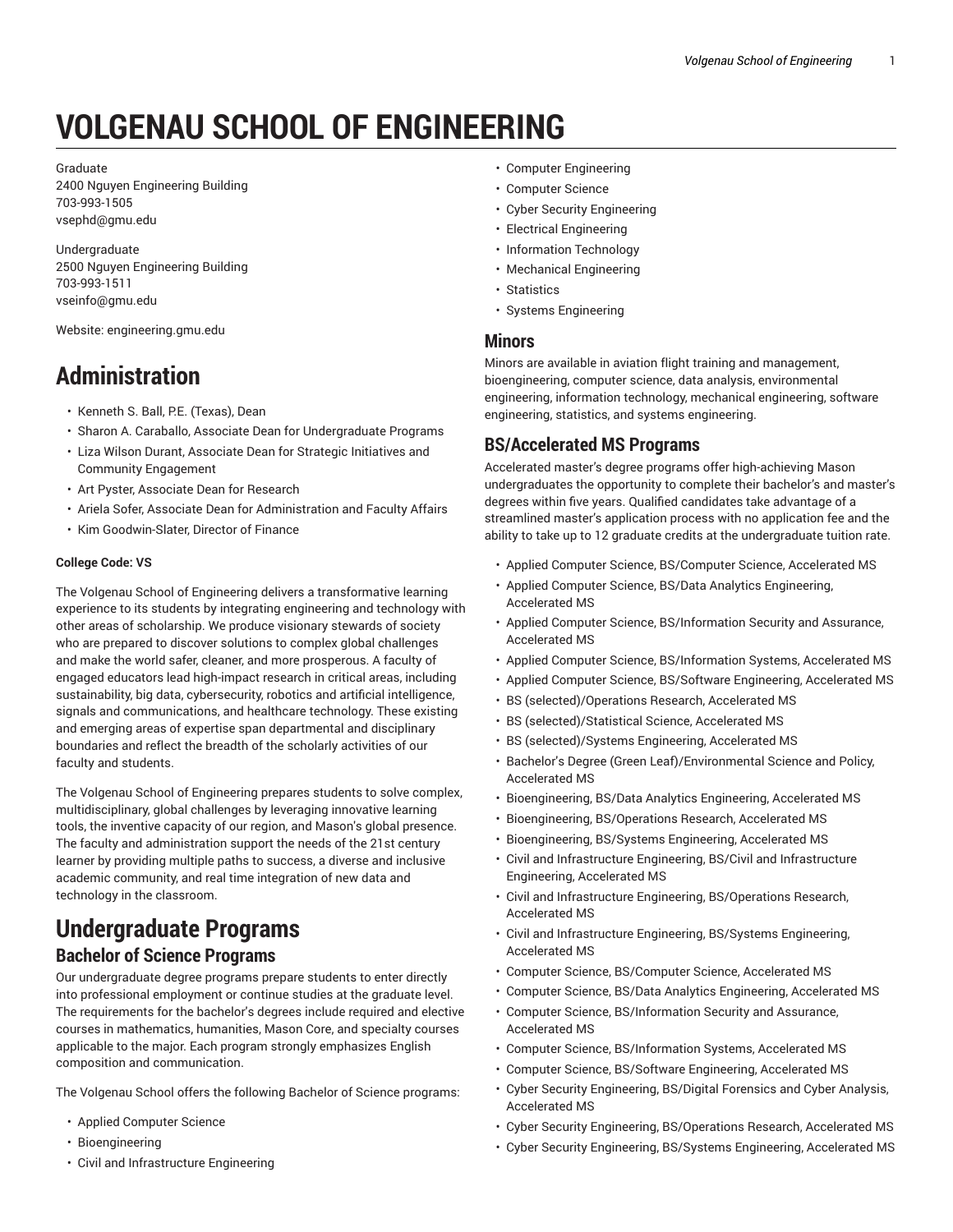- Electrical Engineering, BS/Electrical Engineering, Accelerated MS
- Electrical Engineering, BS/Telecommunications, Accelerated MS
- Individualized Study, BIS/Telecommunications, Accelerated MS
- Individualized Study, BIS/Applied Information Technology, Accelerated MS
- Information Technology, BS/Applied Information Technology, Accelerated MS
- Information Technology, BS/Digital Forensics and Cyber Analysis (title change pending SCHEV approval), Accelerated MS
- Information Technology, BS/Information Security and Assurance, Accelerated MS
- Information Technology, BS/Information Systems, Accelerated MS
- Information Technology, BS/Software Engineering, Accelerated MS
- Information Technology, BS/Telecommunications, Accelerated MS
- Statistics, BS/Operations Research, Accelerated MS
- Statistics, BS/Systems Engineering, Accelerated MS
- Systems Engineering, BS/Data Analytics Engineering, Accelerated MS
- Systems Engineering BS/Operations Research, Accelerated MS
- Systems Engineering BS/Systems Engineering, Accelerated MS
- Systems Engineering, BS/Telecommunications, Accelerated MS

# **Graduate Programs**

# **Master of Science Programs**

The ever-increasing complexity and technical challenges in engineering, computer science, and information technology demand studies beyond the bachelor's degree.

The Volgenau School offers the following master's programs:

- Applied Information Technology
- Bioengineering
- Biostatistics
- Civil and Infrastructure Engineering
- Computer Engineering
- Computer Science
- Data Analytics Engineering
- Digital Forensics and Cyber Analysis (title change Pending SCHEV Approval)
- Electrical Engineering
- Geotechnical, Construction, and Structural Engineering
- Information Security and Assurance
- Information Systems
- Management of Secure Information Systems
- Operations Research
- Software Engineering
- Statistical Science
- Systems Engineering
- Telecommunications

# **Doctor of Philosophy Programs**

PhD students will gain comprehensive knowledge in their area of study and will be prepared for careers in higher education and scientific research. They are required to demonstrate a comprehensive understanding and complete research that adds significantly to the body

of knowledge in engineering, computer science, information technology, or statistics.

The Volgenau School offers seven doctoral programs:

- Bioengineering
- Civil and Infrastructure Engineering
- Computer Science
- Electrical and Computer Engineering
- Information Technology
- Statistical Science
- Systems Engineering and Operations Research

# **Commonwealth Graduate Engineering Program (CGEP)**

CGEP is the premier provider of high-quality post-baccalaureate online engineering education in the Commonwealth of Virginia and is designed for practicing engineers and scientists interested in maintaining and enhancing their skills. Participating universities are: George Mason University, Old Dominion University, University of Virginia, Virginia Commonwealth University, and Virginia Tech. Offerings include master's degrees and certificate programs.

While each program is offered by one of the five participating universities, the collaboration between universities allows students more flexibility and variety in course offerings. A substantial number of course requirements can be taken at any of the five participating universities to satisfy the degree or certificate program. Prospective students should apply directly to the university offering the degree of interest. Mason has a number of degree and certificate programs available through CGEP. These programs follow all policies stated in this catalog for the program, with the exception of allowing up to 50 percent of the required credits to be completed at other CGEP participating universities. Faculty advisor approval is needed.

Policies for other universities' programs are determined by those institutions. Please consult with the university offering the program of interest for details.

For more information including the Mason programs available through CGEP, visit their website (http://cgep.virginia.gov).

# Requirements & Policies

# **Undergraduate Requirements Degree Requirements**

The following general requirements must be completed by all undergraduate students:

- At least 120 credits of academic work including at least 45 credits of upper-level courses (numbered 300 or above);
- At least 6 credits of English composition, 3 credits of literature, and 3 credits of oral communication (Mason Core courses);
- At least 3 credits of arts, 3 credits of Western civilization or world history, 3 credits of social and behavioral science, and 3 credits of global understanding issues (Mason Core courses);
- At least 24 credits of social science and humanities course work, which is normally satisfied by the 24 credits of Mason Core courses described above;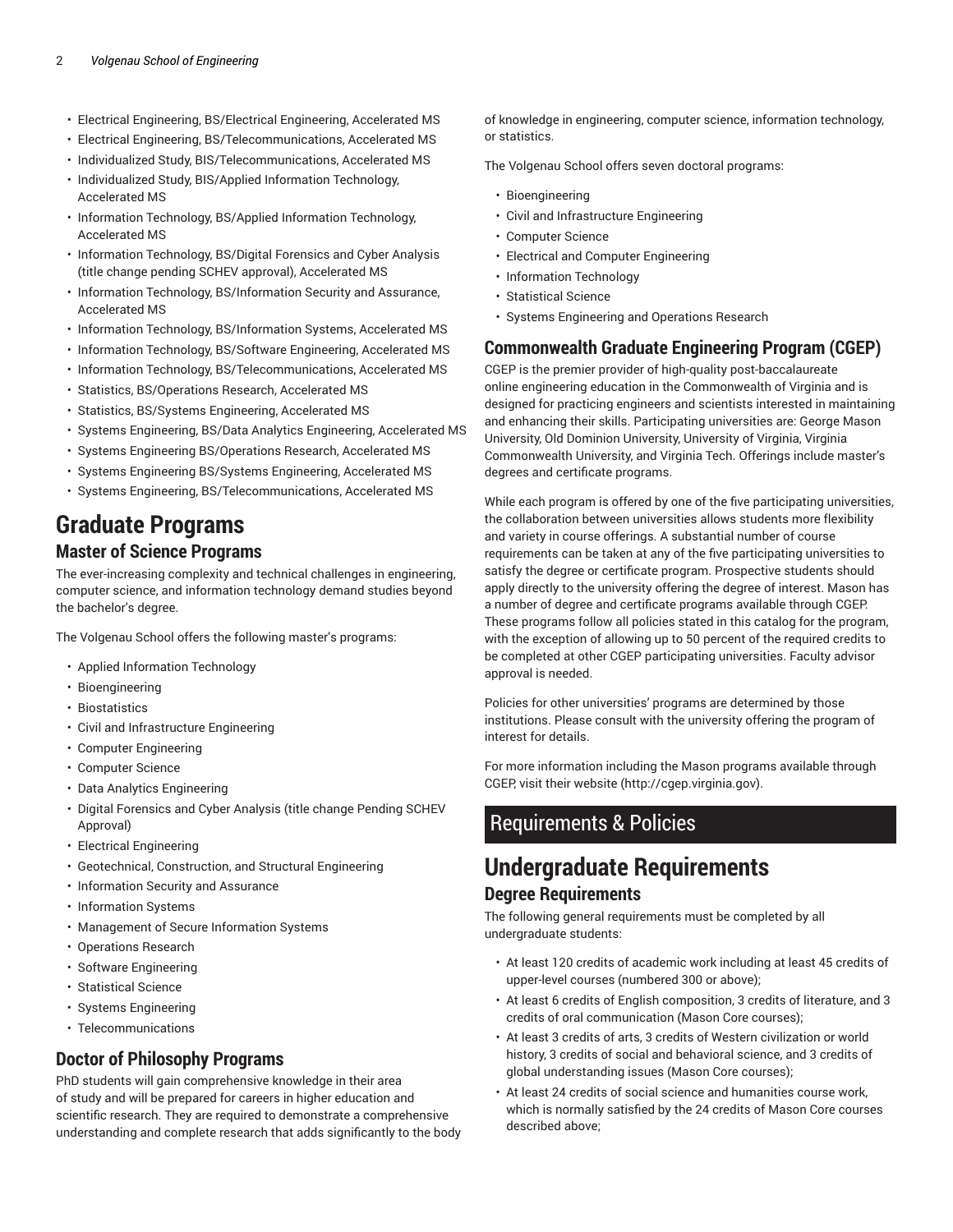All requirements are listed in the sections for specific Volgenau School majors. These include university requirements for mathematics, natural science, information technology including ethics, and synthesis. Sample schedules that fulfill degree requirements for individual programs within the Volgenau School are available from the departments.

# **Undergraduate Policies**

### **Academic Policies**

Students should become familiar with the Academic Policies in the University Catalog in addition to policies specific to each academic unit. The Academic Policies also list additional university requirements for minor programs and double majors.

## **Academic Appeal of Policies and Actions**

A student's instructor, academic advisor and/or department can resolve most academic issues. If, however, an undergraduate student disagrees with a decision at the department level and feels that there may be reasonable grounds for appeal, the student should contact the Volgenau School Undergraduate Student Services Office at 703-993-1511 for guidance in preparing a request to the Associate Dean for Undergraduate Programs or other offices as appropriate. Information about grade appeals is found in AP.3.9 Grade Appeals.

## **Academic Progression**

Students majoring in Volgenau School programs are expected to have an acceptable plan of study on file, formulated with assistance from their departmental advisor. They are expected to make reasonable progress toward their degree during each semester in which they are enrolled.

Termination from a major—or from all majors in a college—may be imposed as a result of excessive repeating of required courses without achieving the minimum standard, and for other evidence of continued failure to make adequate progress toward declaration or completion of the major. For more information, see AP.5.2.4 Termination from the Major (https://catalog.gmu.edu/policies/academic/undergraduate-policies/ #ap-5-2-4)

## **Sample Schedules**

Sample schedules that fulfill degree requirements for individual programs within the Volgenau School are available from the departments.

## **Change of Major**

#### **1. Criteria for freshman students in their first semester at Mason**

Freshman students who have been admitted to any VSE engineering or computer science program may change their major to any other engineering or computer science program before the final drop deadline of their first semester at Mason.

Freshman students who have been admitted to Information Technology, Statistics, VSE Undeclared, or any non-VSE major must have departmental approval to change their major to a VSE program before the final drop deadline of their first semester at Mason.

Any change of major requests made after this deadline are bound to the change of major criteria outlined in section 3 and require the completion of at least one semester at Mason.

#### **2. Criteria for transfer students in their first semester at Mason**

Transfer students who have been admitted to any VSE engineering program may change their major to any other engineering program before the final drop deadline of their first semester at Mason.

Transfer students who have been admitted to Computer Science, Information Technology, Statistics, VSE Undeclared, or any non-VSE major must have department approval to change their major to a VSE program before the final drop deadline of their first semester at Mason.

Any change of major requests made after this deadline are bound to the change of major criteria outlined in section 3 and require the completion of at least one semester at Mason.

#### **3. Criteria for students who have completed at least one semester at Mason**

Students who have completed at least one semester at Mason and who are considering changing their major to any VSE engineering program should consult with the Volgenau School of Engineering Coordinator of Undergraduate Advising, 2500 Nguyen Engineering Building. These students must have successfully completed MATH 114, PHYS 160 and PHYS 161 (with a grade of at least C) and should have a minimum Mason GPA of 2.75\* in all technical coursework. Technical coursework refers to any math, physics, engineering, statistics and computer sciences courses completed thus far at Mason and that are applicable to the intended engineering major. At least 6 credits of these technical courses should have been completed successfully at Mason.

\*Students considering changing their major to Bioengineering with a Pre-Health concentration need to meet the above VSE engineering program requirements furthermore with a minimum Mason GPA of 3.00.

Students considering changing their major to Applied Computer Science, Computer Science, Information Technology, or Statistics should consult with the Volgenau School of Engineering Coordinator of Undergraduate Advising, 2500 Nguyen Engineering Building. These students need to meet the criteria for that program as defined in the change of major section for that program in the catalog. Minimum GPA requirements stated for those programs are based on courses taken at Mason.

Exceptions to the policy may only be granted at the discretion of the chair or associate chair of the department.

# **Undeclared Students in the Volgenau School of Engineering**

Students who are undecided about their specific major may select Volgenau School Undeclared as their major. This should be done as soon as possible after a student enrolls at Mason. Students will be advised to follow an initial semester or two of courses that could be applicable to majors that are of interest to them. This may involve taking courses that help the student better understand different engineering and computing areas, but which may not contribute to the total credits needed for the major they eventually choose.

Students who apply to a VSE major but do not meet major admissions criteria may also be accepted into VSE Undeclared, and become eligible to declare a VSE major after meeting specific requirements as determined by that particular major.

VSE Undeclared students are advised by the Coordinator of Undergraduate Academic Advising in the Student Services Office. Students should seek advising at least once each semester.

### **Writing-Intensive Requirement**

The university requires all undergraduate students to successfully complete a course, or a combination of courses, designated "writing intensive" in their majors at the 300 level or above. To determine the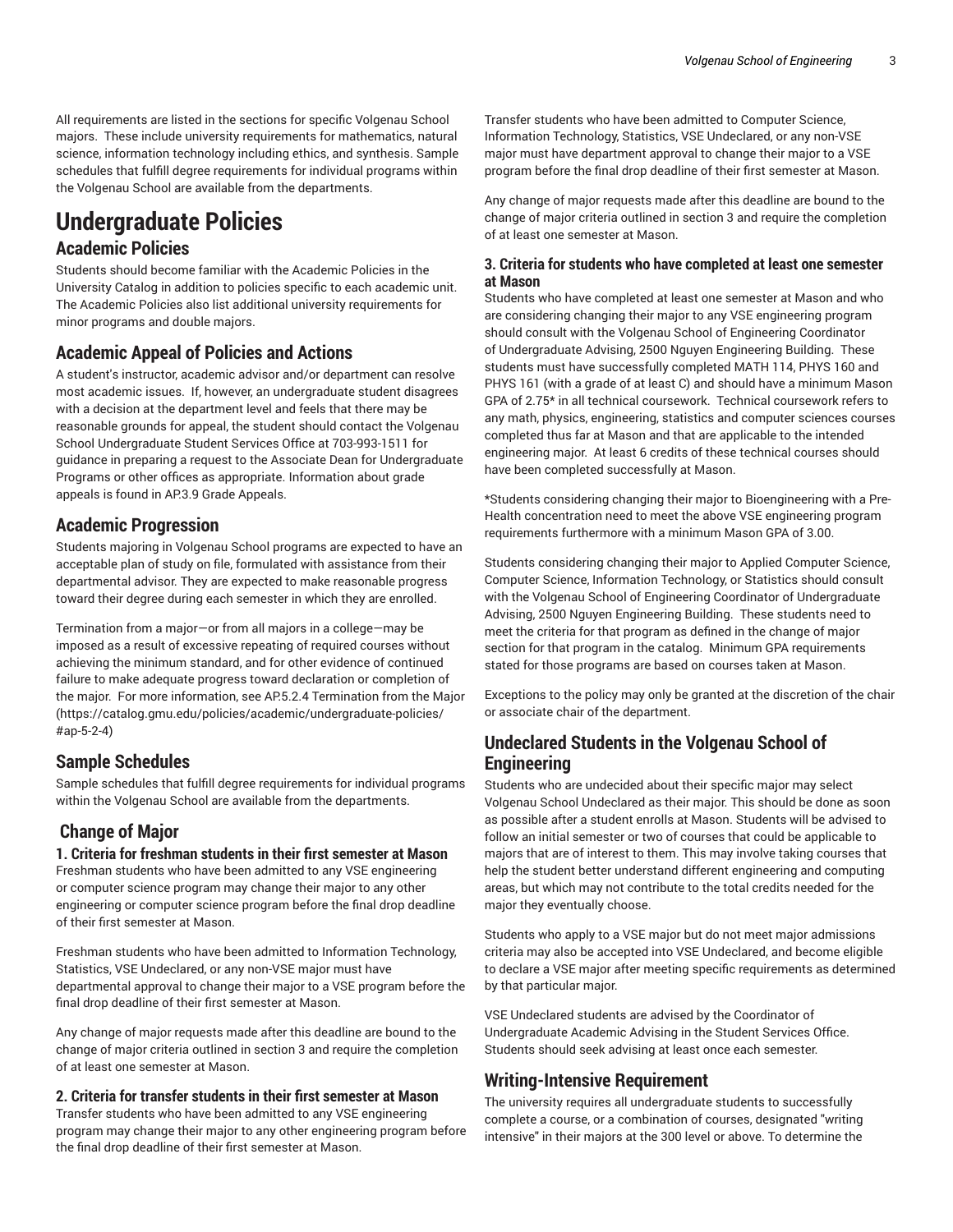writing-intensive course requirements for specific degrees, refer to the major program descriptions in the following department sections.

# **Restricted Courses**

Students are encouraged to take advantage of the many excellent courses available to broaden their educational experience or strengthen their background; however, some credits earned may not satisfy any degree requirements. Degree requirements for Volgenau School undergraduate programs may not include credits earned in military science. At most 3 credits of 100-level RECR coursework may be taken to satisfy the degree requirements of those VSE programs that allow general electives. Whenever there is uncertainty, students must consult with an academic advisor in their department.

## **Online Education Programs**

In order to increase access to Volgenau School education while meeting the needs of the School's student population, select degree programs and courses may be completed via online education. All academic policies and procedures apply to online education programs and courses as referred to in the appropriate sections of this catalog. Some instructors may require exams and/or other meetings to take place in a proctored or on-campus environment. Students should contact the instructor concerning these requirements if not explicitly stated on Patriot Web. Space permitting and if desired, students enrolled in the online sections are also permitted to attend the instructor's campus-based classroom section if offered during the same semester.

For more information about the Volgenau School programs available online, visit Mason Online (http://masononline.gmu.edu).

# **Termination from the Major**

No math, science, or Volgenau School of Engineering course that is required for the major may be attempted more than three times. Those students who do not successfully complete such a course within three attempts will be terminated from the major. Undeclared students in the Volgenau School who do not successfully complete a course required for a Volgenau School major within three attempts will also be terminated.

In addition, students in the Volgenau School with evidence of continued failure to make adequate progress toward declaring or completing a Volgenau School major will also be terminated. Adequate progress is determined by the major program. For more information, see AP.5.2.4 Termination from the Major (https://catalog.gmu.edu/policies/academic/ undergraduate-policies/#ap-5-2-4).

Once a student has attempted one of these courses twice unsuccessfully, the third attempt must be no later than the next semester of enrollment, excluding summers. Failure to take the course at that time will result in termination from the major. A third attempt of a Volgenau School of Engineering course requires support by the student's major department as well as permission by the department offering the course. This permission is not guaranteed. If the student is unable to take the course when required, the student may request an extension to a future semester; extensions require approval of the student's advisor, their department, and the Associate Dean for Undergraduate Programs. The deadline for extension requests is the add deadline for the semester in which the course is required.

Students who have been terminated from a Volgenau School of Engineering major may not register for a Volgenau School course without permission of the department offering the course. This applies to all undergraduate courses offered by the Volgenau School except IT 104

Introduction to Computing (Mason Core) and STAT 250 Introductory Statistics I (Mason Core).

A student may not declare any major in the Volgenau School of Engineering if the student has previously met the termination criteria for that major at any time, regardless of what the student's major was at the time the courses were taken.

# **Graduate Policies Admission**

Admission decisions are made by the faculty committee or graduate coordinator of the respective graduate program. Denial of admission is not subject to appeal. Applicants denied admission to a program are not permitted to enroll in courses in that graduate program, though they may apply for either non-degree enrollment or admission to another program.

If an applicant is offered graduate admission, the college reserves the right to withdraw that offer of admission if:

- During his or her academic studies, the admitted applicant has a significant drop in academic performance or fails to graduate with a degree prior to the first day of classes for the term admitted.
- There has been a misrepresentation in the application process.
- Prior to the first day of classes for the term admitted, the school learns that the admitted applicant has engaged in behavior that indicates a serious lack of judgment or integrity, irrespective of the outcome of any disciplinary process related to such behavior.
- Students admitted to an accelerated master's program do not maintain satisfactory progress in his or her undergraduate program, do not receive a minimum grade of 3.00 in the graduate classes taken as an undergraduate, or otherwise does not meet the conditions specified on the application and admission letter.

The university further reserves the right to require the applicant to provide additional information (and/or authorization for the release of information) about any such matter.

# **Academic Policies**

Students are responsible for becoming familiar with the Academic Policies (https://catalog.gmu.edu/policies/academic) in the University Catalog in addition to policies specific to the School. A resource for Mason Engineering Graduate Students is maintained online (https:// mymasonportal.gmu.edu/webapps/blackboard/content/listContent.jsp? course\_id=\_336120\_1&content\_id=\_7639878\_1&mode=reset) with graduate-specific Volgenau information.

# **Academic Progression**

Graduate students must make satisfactory progress toward a degree. At a minimum, this requires maintaining enrollment in at least one term per academic year and a GPA of 3.0 or higher. Inability to make satisfactory progress toward a degree may result in termination (https:// catalog.gmu.edu/policies/academic/graduate-policies). Academic programs of study are entitled to enforce more stringent criteria which may include specific grade requirements in courses, successful completion of doctoral qualifying exams, etc. Please refer to your program for additional information.

# **Doctoral Change of Program**

Students in Volgenau School of Engineering doctoral programs are not permitted to change doctoral programs without a new, formal PhD